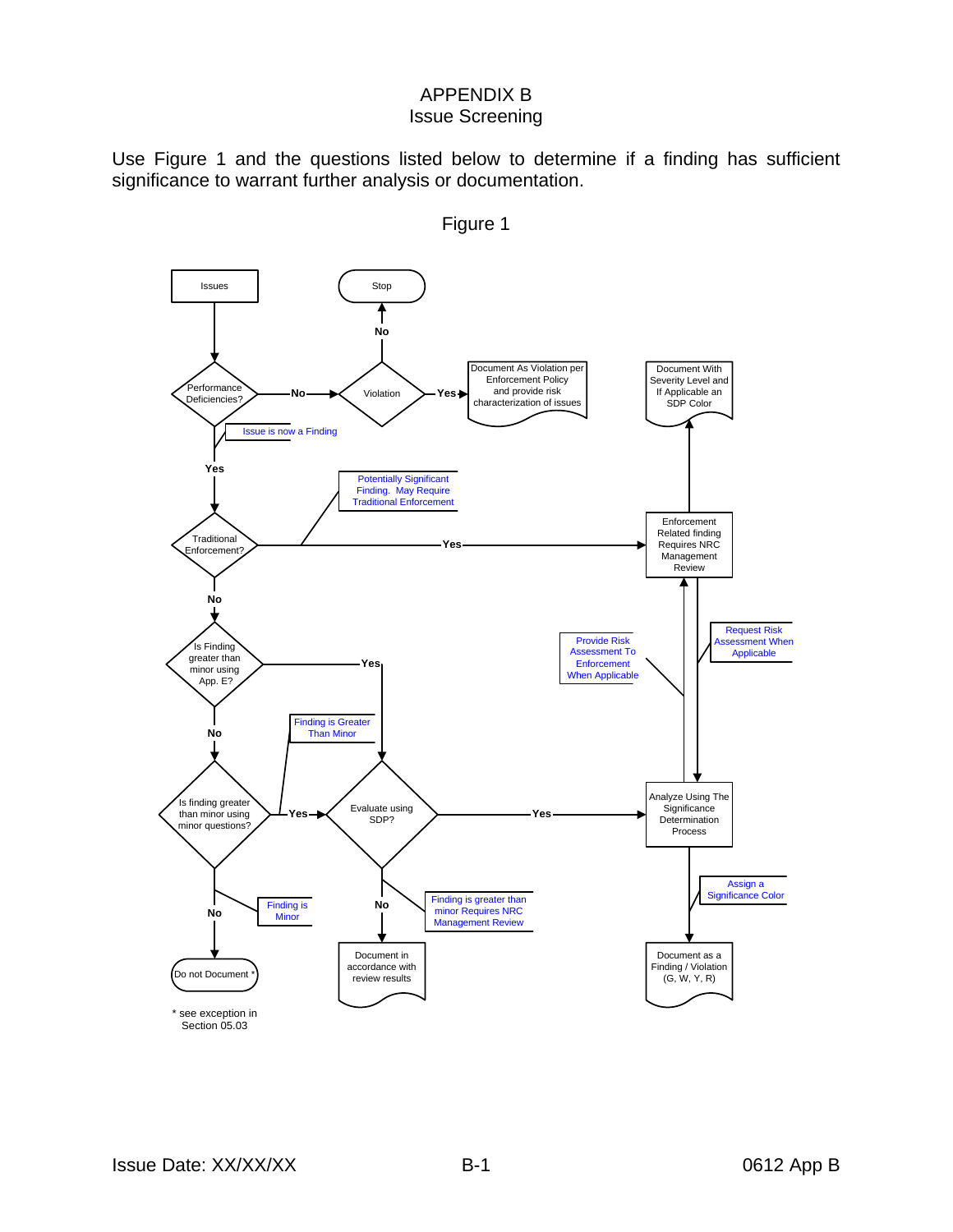Page intentionally left blank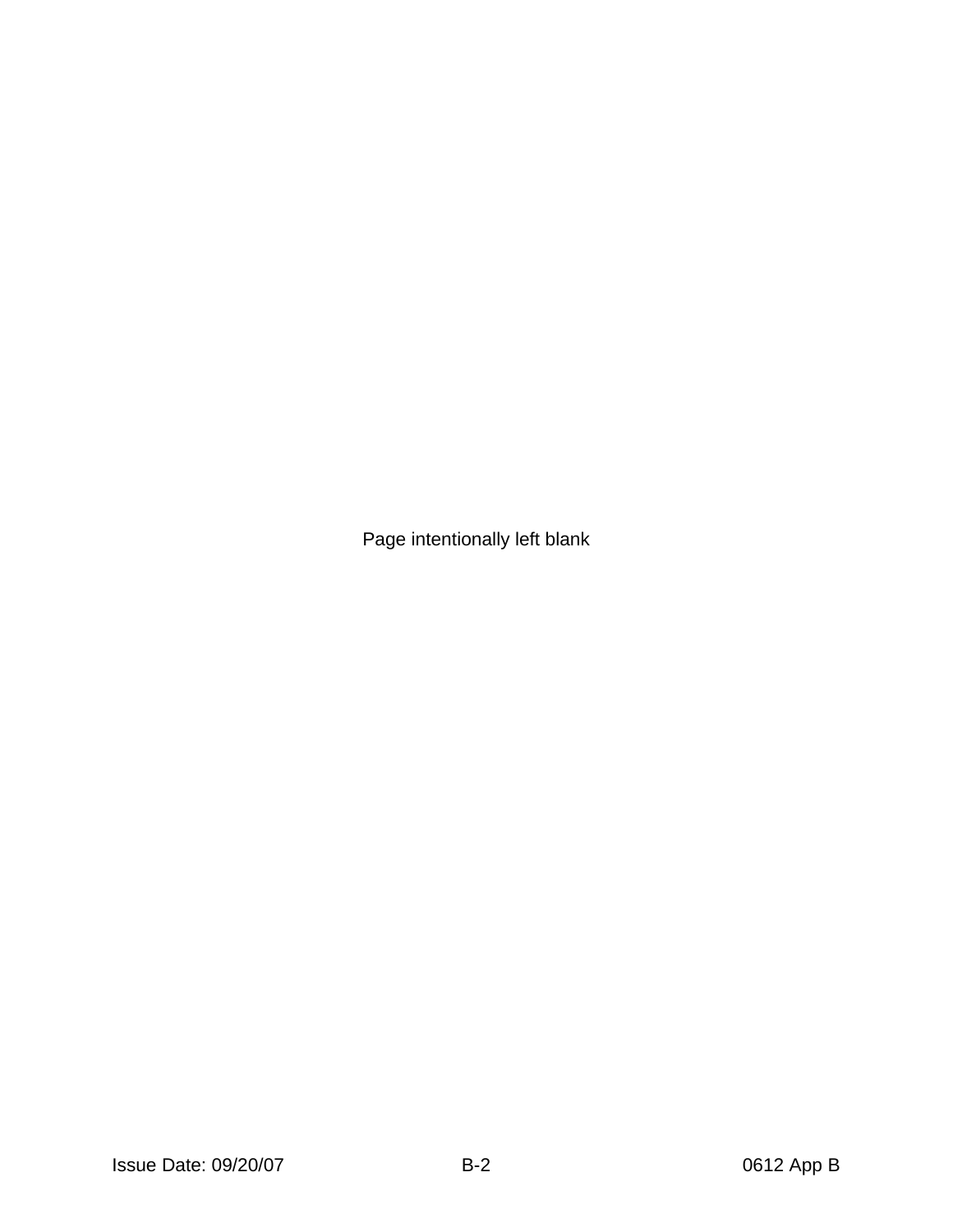# **Section 1. Performance Deficiency Question**

An issue must be a "performance deficiency" before it can be considered a finding.

Did the licensee fail to meet a requirement or a standard, where the cause was reasonably within the licensee's ability to foresee and correct and which should have been prevented? A performance deficiency can exist if a licensee fails to meet a self-imposed standard or a standard required by regulation.

#### **Section 2. Traditional Enforcement Questions**

- (1) Does the issue have actual safety consequence (e.g., overexposure, actual radiation release greater than 10 CFR Part 20 limits)?
- (2) Does the issue have the potential for impacting the NRC's ability to perform its regulatory function? For example, a failure to provide complete and accurate information or failure to receive NRC approval for a change in licensee activity, or failure to notify NRC of changes in licensee activities, or failure to perform 10 CFR 50.59 analyses etc. (see Enforcement Policy IV.A.3).
- (3) Are there any willful aspects of the violation?
- **Section 3. Minor Questions** (A finding should be compared to Appendix E examples to determine if it is similar to a minor example. If not, then answer the following questions to determine if the finding is more than minor.)
	- (1) Could the finding be reasonably viewed as a precursor to a significant event?
	- (2) If left uncorrected would the finding become a more significant safety concern?
	- (3) Does the finding relate to a performance indicator (PI) that would have caused the PI to exceed a threshold?
	- (4) Is the finding associated with one of the cornerstone attributes listed at the end of this attachment and does the finding affect the associated cornerstone objective?
	- (5) Does the finding relate to any of the following maintenance risk assessment and risk management issues?
		- (a) Licensee risk assessment failed to consider risk significant SSCs and support systems (included in Table 2 of the plant specific Phase 2 SDP risk-informed inspection notebook) that were unavailable during the maintenance.
		- (b) Licensee risk assessment failed to consider unavailable SSCs such as Residual Heat Removal Systems (PWR and BWR) that prevent or mitigate Interfacing System LOCAs.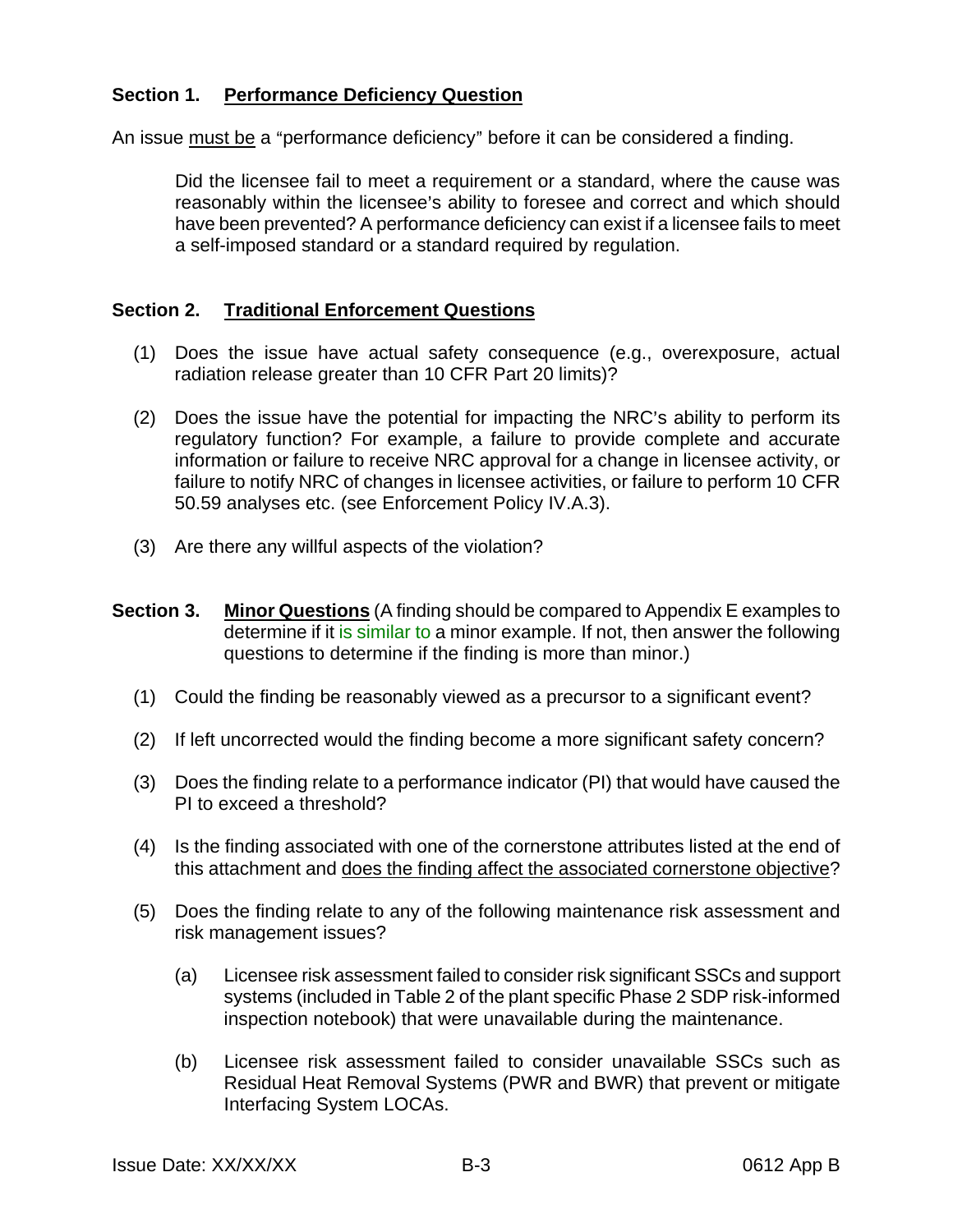- (c) Licensee risk assessment failed to consider SSCs that prevent containment failure such as containment isolation valves (BWR & PWR), BWR drywell/containment spray/containment flooding systems, and PWR containment sprays and fan coolers.
- (d) Licensee risk assessment failed to consider unusual external conditions that are present or imminent (e.g, severe weather, offsite power instability).
- (e) Licensee risk assessment failed to consider maintenance activities that could increase the likelihood of initiating events such as work in the electrical switchyard (increasing the likelihood of a loss of offsite power) and RPS testing (increasing the likelihood of a reactor trip).
- (f) Licensee risk assessment failed to consider the uncompensated removal or impairment of plant internal and/or external flood barriers.
- (g) Licensee risk assessment failed to account for any unavailability of a single train of a system (primary or back-up) that provides a shutdown key safety function.
- (h) Licensee's risk assessment has known errors or incorrect assumptions that has the potential to change the outcome of the assessment.
- (i) Licensee failed to implement any prescribed significant compensatory measures or failed to effectively manage those measures.

# **Section 4. SDP Questions**

# REACTOR SAFETY

# CORNERSTONES - Initiating Events, Mitigating Systems, & Barrier Integrity

- (1) Is the finding associated with an increase in the likelihood of an initiating event?
- (2) Is the finding associated with the operability, availability, reliability, or function of a system or train in a mitigating system?
- (3) Is the finding associated with the integrity of fuel cladding, the reactor coolant system, reactor containment, control room envelope, auxiliary building (PWR), or standby gas treatment system (BWR)?
- (4) Is the finding associated with degraded conditions that could concurrently influence any mitigation equipment and an initiating event?
- (5) Is the finding associated with or involve impairment or degradation of a fire protection feature?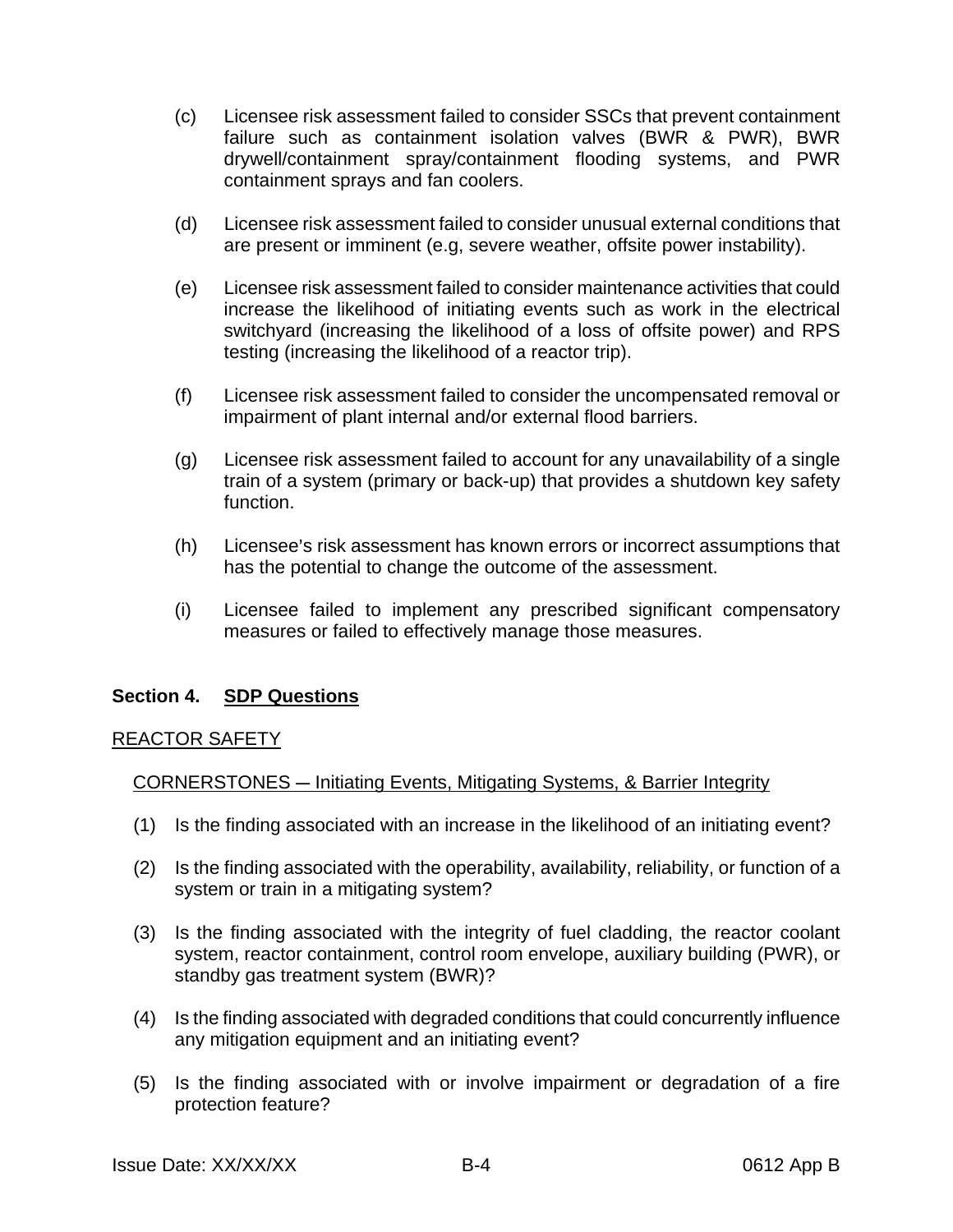- (6) Is the finding associated with the spent fuel pool cooling system radiological barrier?
- (7) Is the finding associated with inadequate 10 CFR 50.65 (a)(4) risk assessment (quantitative only) and/or risk management?

#### Emergency Planning:

- (1) Is the finding associated with a failure to meet or implement a regulatory requirement?
- (2) Is the finding associated with a drill or exercise critique problem?
- (3) Is the finding associated with an actual event implementation problem?

#### Operator Requalification:

- $(1)$  Is the finding related to licensee's grading of exams?
- (2) Is the finding related to written exams?
- (3) Is the finding related to an individual operating test?
- (4) Is the finding related to simulator fidelity?
- (5) Is the finding related to simulator scenario quality?
- (6) Is the finding related to scenario security?
- (7) Is the finding related to crew performance?
- (8) Is the finding related to operator pass/fail rate?
- (9) Is the finding related to operator license conditions?

#### RADIATION SAFETY

#### CORNERSTONE - Occupational Radiation Safety (ALARA):

- (1) Does the occurrence involve a failure to maintain or implement, to the extent practical, procedures or engineering controls, needed to achieve occupational doses that are  $ALARA^1$ , and that resulted in unplanned, unintended occupational collective dose for a work activity?
- (2) Does the occurrence involve an individual worker(s) unplanned, unintended dose(s) that resulted from actions or conditions contrary to licensee procedures, radiation work permit, technical specifications or NRC regulations?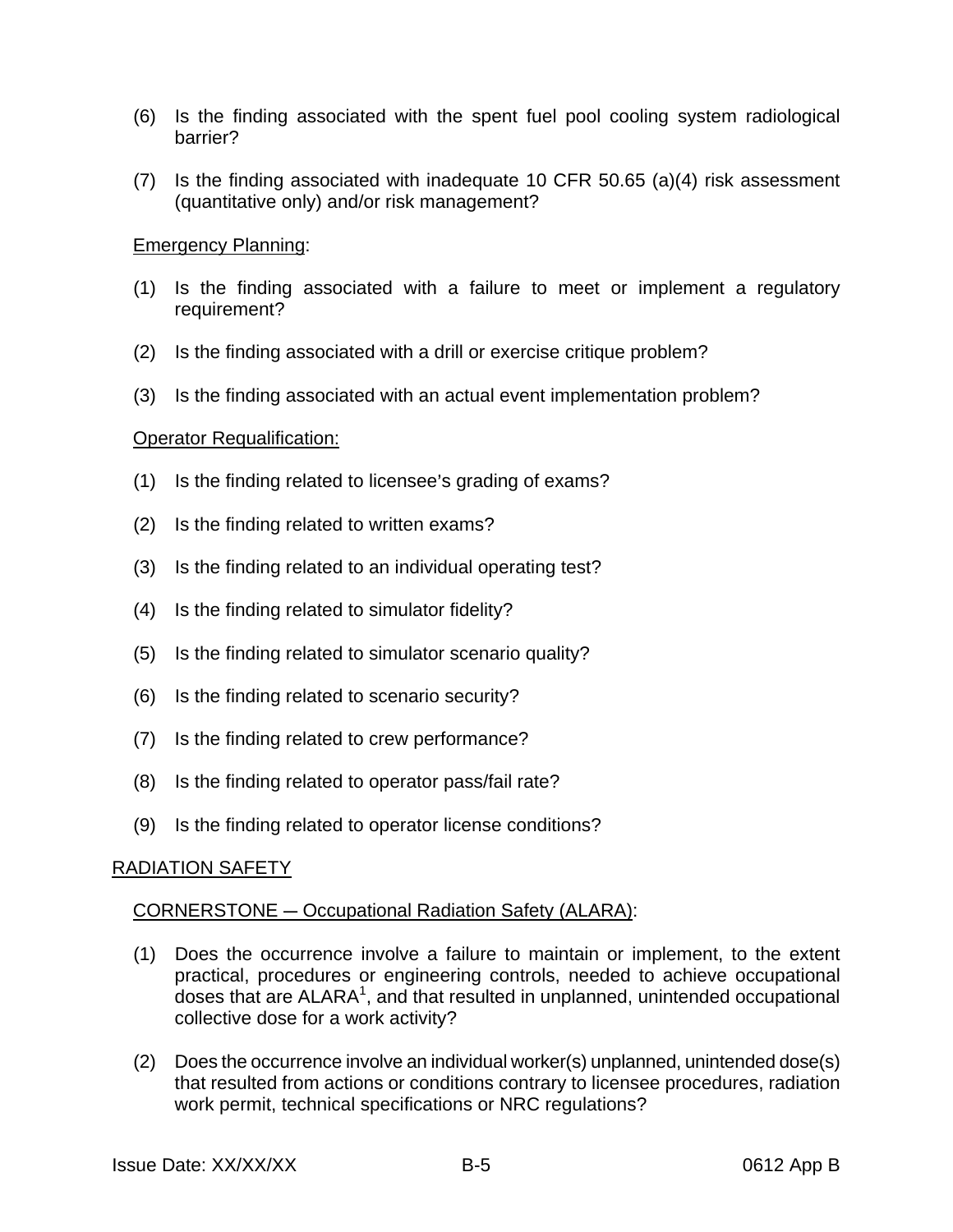- (3) Does the occurrence involve an individual worker(s) unplanned, unintended dose(s) or potential of such a dose (resulting from actions or conditions contrary to licensee procedures, radiation work permit, technical specifications or NRC regulations) which could have been significantly greater as a result of a single minor, reasonable alteration of the circumstances?
- (4) Does the occurrence involve conditions contrary to licensee procedures, technical specifications or NRC regulations which impact radiation monitors, instrumentation and/or personnel dosimetry, related to measuring worker dose?

#### CORNERSTONE - Public Radiation Safety

- (1) Does the finding involve an occurrence in the licensee's radiological effluent monitoring program that is contrary to NRC regulations or the licensee's TS, Offsite Dose Calculation Manual (ODCM), or procedures?
- (2) Does the finding involve an occurrence in the licensee's radiological environmental monitoring program that is contrary to NRC regulations or the licensee's TS, ODCM, or procedures?
- (3) Does the finding involve an occurrence in the licensee's radioactive material control program that is contrary to NRC regulations or the licensee's procedures?
- (4) Does the finding involve an occurrence in the licensee's radioactive material transportation program that is contrary to NRC or Department of Transportation (DOT) regulations or licensee procedures?

# SAFEGUARDS

#### CORNERSTONE - Physical Protection

- (1) Is the finding associated with or involve a failure to meet the requirements of 10 CFR 73.55 (b)-(h), or associated plans, procedures, orders, or rules?
- (2) Is the finding associated with or impact any key attribute of the Security cornerstone to meet its intended function whether in performance, design or implementation?

# **Section 5. Screen for Cross-Cutting Aspect(s)**

a. Based on the information developed during the inspection, identify the most significant contributor that provides the most meaningful insight into the performance deficiency. Refer to the guidance in IMC 0305, section 06.07. There should typically be only one principal cause and one cross-cutting aspect associated with each finding. However, on rare occasion it may be appropriate for some unique or complex inspection findings with multiple root causes to be associated with more than one cross-cutting aspect. In these cases, the regional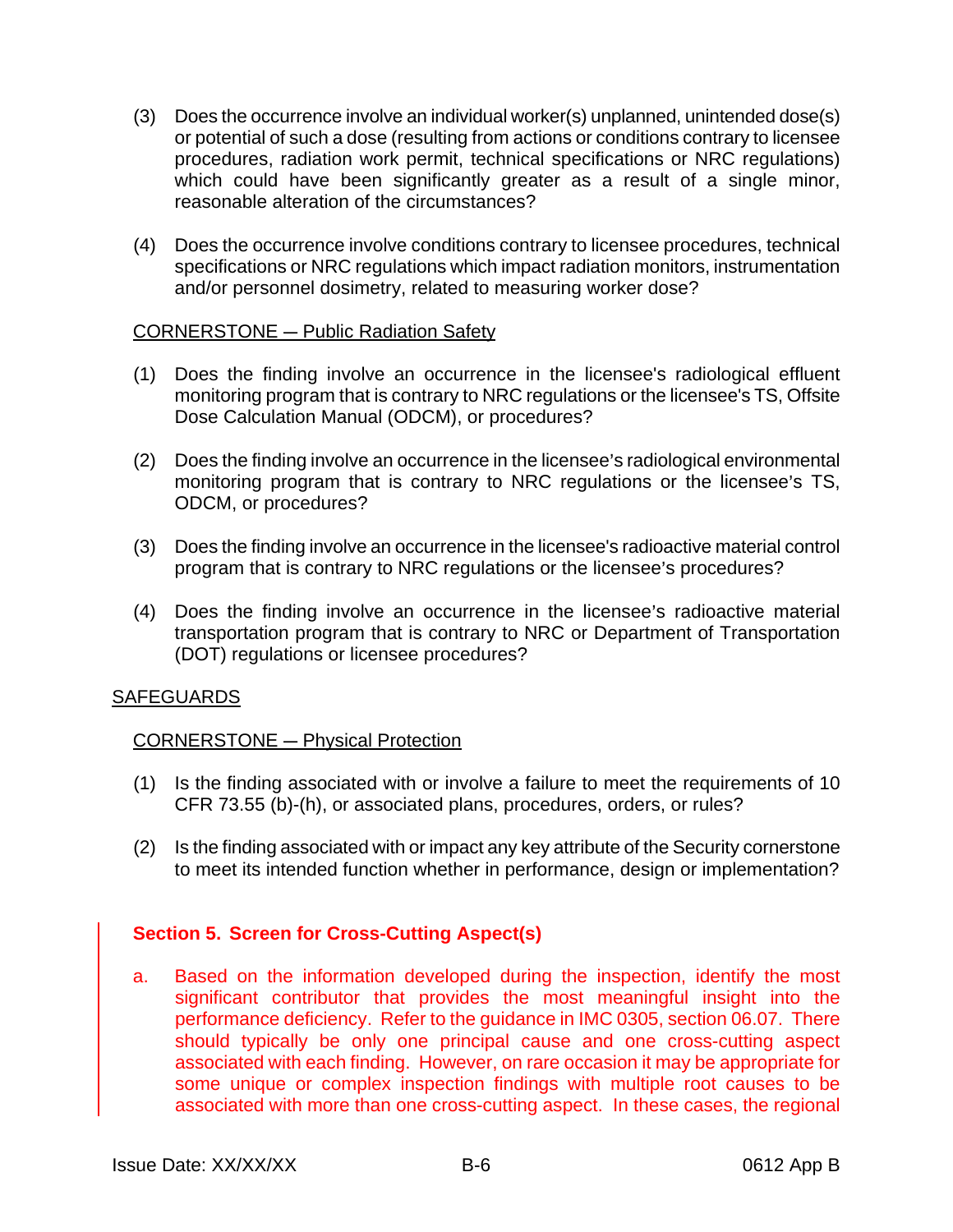office must obtain concurrence from the NRR Performance Assessment Branch Chief. For the case of a finding with multiple examples, consistent with the Enforcement Manual guidance (section 2.3.17), it is appropriate for the multiple examples to have the same cross-cutting aspect.

- b. Answer the following questions with respect to the most significant contributor of the performance deficiency to determine if the finding has a cross-cutting aspect:
- (1) Is there a reason why the most significant contributor of the performance deficiency is not reflective of current licensee performance?

Consider the following questions:

- When did the performance deficiency or event occur?
- If the performance deficiency or event was the result of a latent issue, when did the cause of the performance deficiency occur?
- If the performance deficiency or event was the result of a latent issue, did the licensee have reasonable opportunities to identify the problem?
- Have programs, processes or organization changed such that the problem would not reasonably occur today?

 If the most significant contributor is not reflective of current performance, the finding does not have a cross-cutting aspect.

(2) Is the most significant contributor of the performance deficiency related to a crosscutting area (Human Performance, Problem Identification and Resolution, or Safety Conscious Work Environment) and similar to one of the cross-cutting aspects described in section 06.07.c of IMC 0305?

If so, and the most significant contributor reflects current performance, the finding has a cross-cutting aspect.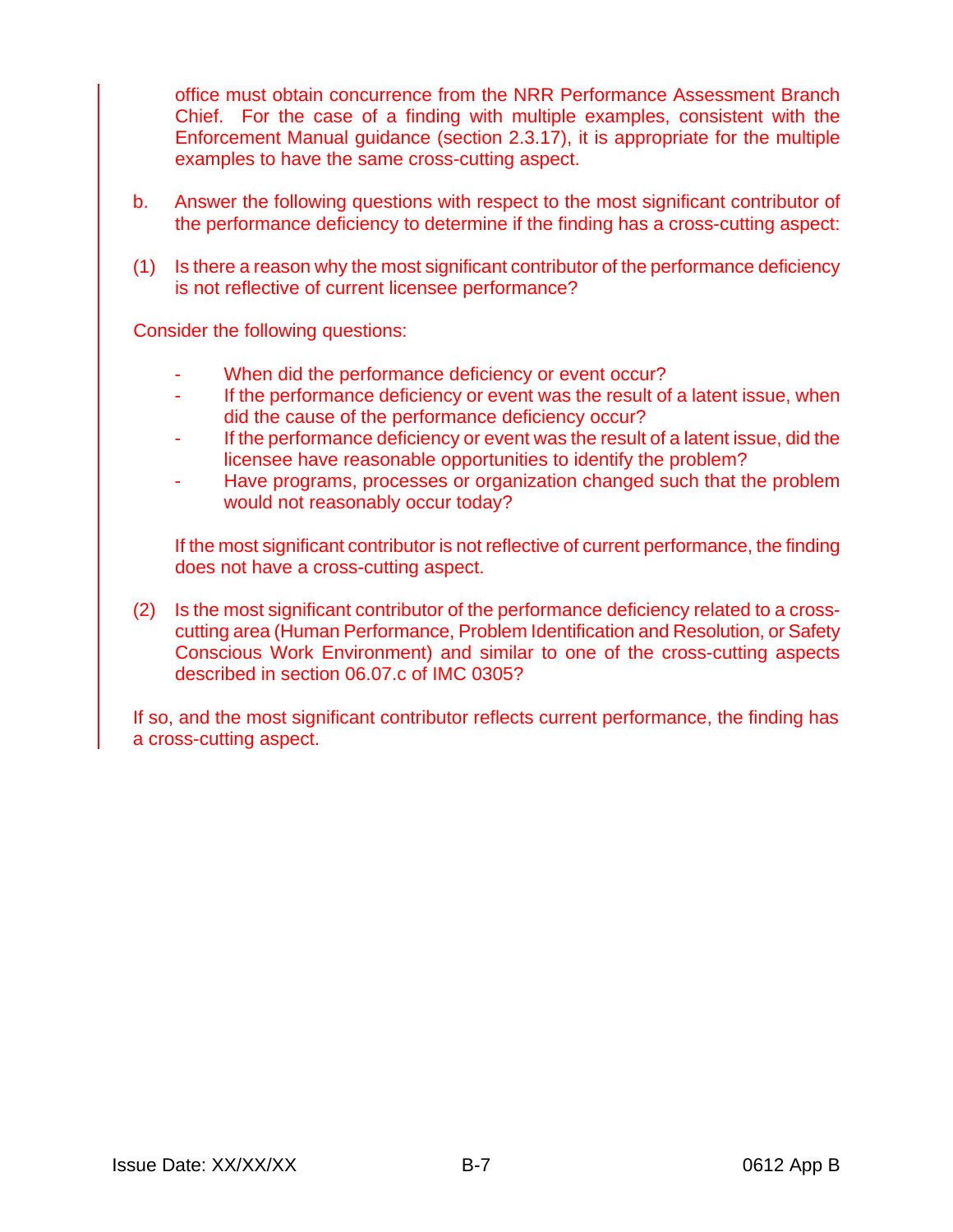#### **CORNERSTONE OBJECTIVES AND ATTRIBUTES**

(related to Section 3, Minor Questions)

#### **Cornerstone:** REACTOR SAFETY / Initiating Events

Objective: To limit the likelihood of those events that upset plant stability and challenge critical safety functions during shutdown as well as power operations.

| Attributes:                                  | Examples:                                                                                                                              |
|----------------------------------------------|----------------------------------------------------------------------------------------------------------------------------------------|
| Design Control:<br><b>Protection Against</b> | Initial Design and Plant Modifications                                                                                                 |
| <b>External Factors:</b>                     | Flood Hazard, Fire, Loss of Heat Sink, Toxic Hazard,<br><b>Switchyard Activities, Grid Stability</b>                                   |
| <b>Configuration Control:</b>                | Shutdown Equipment Lineup, Operating Equipment<br>Lineup,                                                                              |
| <b>Equipment Performance:</b>                | Availability, Reliability, Maintenance; Barrier Integrity<br>(SGTR, ISLOCA, LOCA (S,M,L)), Refueling/Fuel<br><b>Handling Equipment</b> |
| <b>Procedure Quality:</b>                    | <b>Procedure Adequacy</b>                                                                                                              |
| Human Performance:                           | <b>Human Error</b>                                                                                                                     |

**Cornerstone:** REACTOR SAFETY / Mitigating Systems

Objective: To ensure the availability, reliability, and capability of systems that respond to initiating events to prevent undesirable consequences (i.e., core damage).

| Attributes:                                  | Examples:                                                       |  |  |  |
|----------------------------------------------|-----------------------------------------------------------------|--|--|--|
| Design Control:<br><b>Protection Against</b> | Initial Design and Plant Modifications                          |  |  |  |
| <b>External Factors:</b>                     | Flood Hazard, Fire, Loss of Heat Sink, Toxic Hazard,<br>Seismic |  |  |  |
| <b>Configuration Control:</b>                | Shutdown Equipment Lineup, Operating Equipment<br>Lineup,       |  |  |  |
| <b>Equipment Performance:</b>                | Availability, Reliability                                       |  |  |  |
| <b>Procedure Quality:</b>                    | Operating (Post Event) Procedure (AOPs, SOPs,                   |  |  |  |
|                                              | EOPs); Maintenance and Testing (Pre-event)<br><b>Procedures</b> |  |  |  |
| Human Performance:                           | Human Error (Post Event), Human Error (Pre-event)               |  |  |  |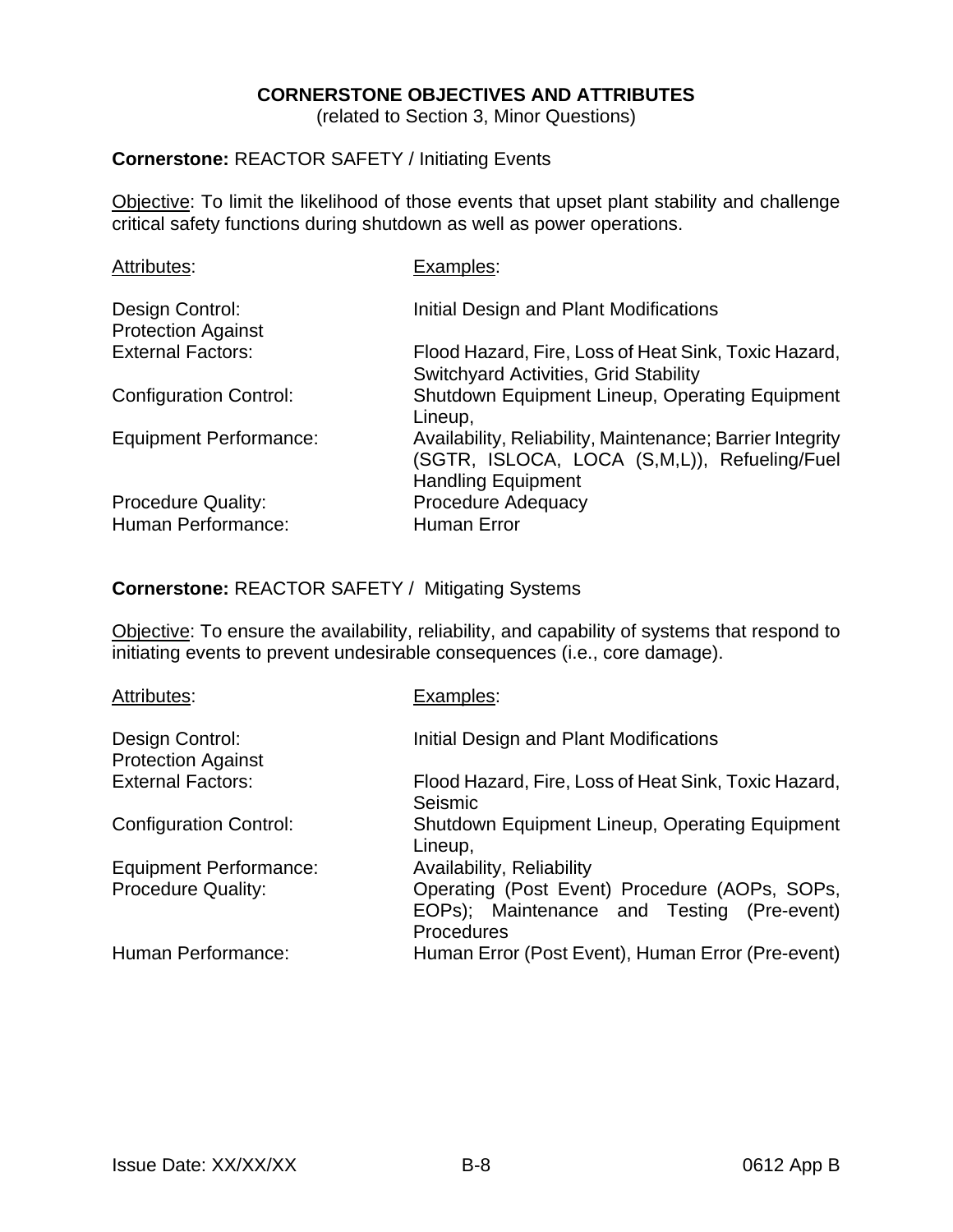# **Cornerstone:** REACTOR SAFETY / Barrier Integrity

Objective: To provide reasonable assurance that physical design barriers (fuel cladding, reactor coolant system, and containment) protect the public from radio nuclide releases caused by accidents or events.

| Examples:<br>(Maintain Functionality of Fuel Cladding)                                                                                                                                                                                                        |
|---------------------------------------------------------------------------------------------------------------------------------------------------------------------------------------------------------------------------------------------------------------|
| Physics Testing; Core Design Analysis (Thermal<br>Limits, Core Operating Limit Report, Reload Analysis,<br>10 CFR50.46)                                                                                                                                       |
| Reactivity Control (Control Rod Position, Reactor<br>Manipulation, Reactor Control Systems); Primary<br>Chemistry Control; Core Configuration (Loading)                                                                                                       |
| Loose Parts (Common Cause Issues); RCS Activity<br>Level                                                                                                                                                                                                      |
| Procedures which could impact cladding<br>Procedure Adherence (FME, Core Loading, Physics<br>Testing, Vessel; Assembly, Chemistry, Reactor<br>Manipulation); FME Loose Parts, Common Cause<br><b>Issues</b>                                                   |
| Examples:                                                                                                                                                                                                                                                     |
| <b>Plant Modifications</b><br><b>System Alignment; Primary Secondary Chemistry</b><br>RCS Leakage; Active Components of Boundary<br>(Valves, Seals); ISI Results<br>Routine OPS/Maintenance procedures; EOPs and<br>related Normal Procedures invoked by EOPs |
| Routine OPS/Maintenance Performance;<br>Post<br><b>Accident or Event Performance</b>                                                                                                                                                                          |
| Examples:<br>(Maintain Functionality of Containment)                                                                                                                                                                                                          |
| Plant Modifications; Structural Integrity; Operational<br>Capability                                                                                                                                                                                          |
| Containment Boundary Preserved; Containment<br>Design Parameters Maintained                                                                                                                                                                                   |
| S/G Tube Integrity, ISLOCA Prevention; Containment<br><b>Isolation SSC Reliability / Availability, Risk Important</b><br><b>Systems Function</b>                                                                                                              |
| Emergency Operating Procedures; Risk Important<br>Procedures (OPS, Maintenance, Surveillance)                                                                                                                                                                 |
|                                                                                                                                                                                                                                                               |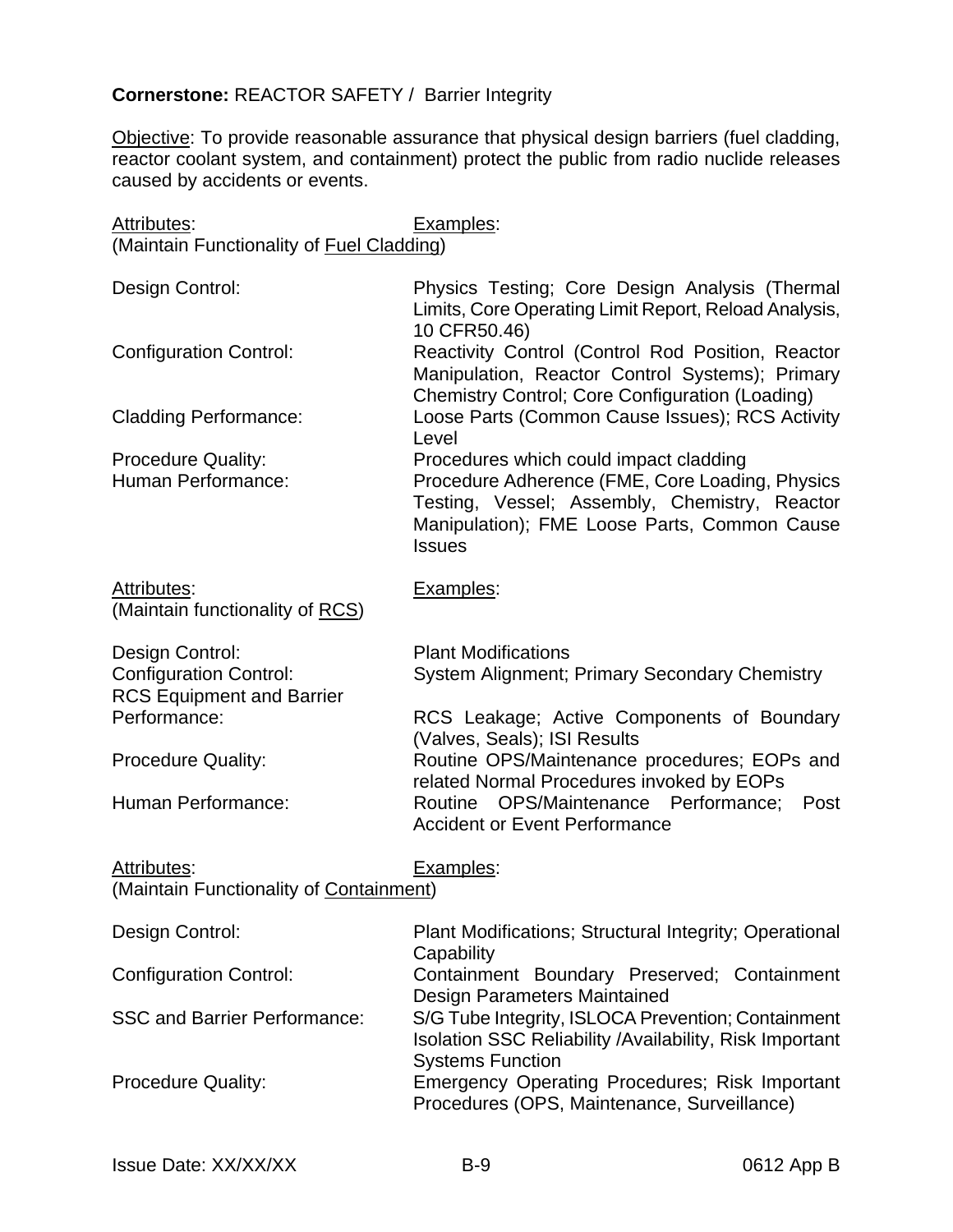| Human Performance:                                                                                                                                           | Post Accident or Event Performance; Routine<br><b>OPS/Maintenance Performance</b>                                                                                                                                                                                                                                                     |  |  |  |  |
|--------------------------------------------------------------------------------------------------------------------------------------------------------------|---------------------------------------------------------------------------------------------------------------------------------------------------------------------------------------------------------------------------------------------------------------------------------------------------------------------------------------|--|--|--|--|
| Attributes:<br>Examples:<br>(Maintain Radiological Barrier Functionality of Control Room and Auxiliary Building - PWR,<br>and Standby Gas Trains - BWR only) |                                                                                                                                                                                                                                                                                                                                       |  |  |  |  |
| Design Control:<br><b>Configuration Control:</b><br><b>SSC and Barrier Performance:</b><br><b>Procedure Quality:</b><br>Human Performance:                   | <b>Plant Modifications; Structural Integrity</b><br><b>Building Boundaries Preserved</b><br>Door, Dampers, Fans, Seals, Instrumentation<br>EOPs, Abnormal and Routine Operating Procedures,<br>Surveillance Instructions, Maintenance Procedures<br>Post Accident or Event performance; Routine<br><b>OPS/Maintenance Performance</b> |  |  |  |  |
| Attributes:<br>Examples:<br>(Maintain Functionality of Spent Fuel Pool Cooling System)                                                                       |                                                                                                                                                                                                                                                                                                                                       |  |  |  |  |
| Design Control<br><b>Configuration Control:</b><br><b>SSC Performance:</b><br><b>Procedure Quality:</b><br>Human Performance:                                | <b>Plant Modifications; Structural Integrity</b><br><b>System Alignment</b><br>Pumps, Valves, Instrumentation<br>EOPs, Abnormal and Routine Operating Procedures,<br>Surveillance Instructions, Maintenance Procedures<br>Post Accident or Event Performance; Routine<br><b>OPS/Maintenance Performance</b>                           |  |  |  |  |

**Cornerstone:** REACTOR SAFETY / Emergency Preparedness

Objective: To ensure that the licensee is capable of implementing adequate measures to protect the health and safety of the public in the event of a radiological emergency.

| Attributes:                      | Examples:                                                                                                                                                      |  |  |  |  |
|----------------------------------|----------------------------------------------------------------------------------------------------------------------------------------------------------------|--|--|--|--|
| <b>ERO Readiness:</b>            | Duty Roster; ERO Augmentation System; ERO<br><b>Augmentation Testing; Training</b>                                                                             |  |  |  |  |
| <b>Facilities and Equipment:</b> | ANS Testing; Maintenance Surveillance and Testing of<br>Facilities, Equipment and Communications Systems;<br>Availability of ANS, Use in Drills and Exercises. |  |  |  |  |
| <b>Procedure Quality:</b>        | EAL Changes, Plan Changes; Use in Drills and<br><b>Exercises</b>                                                                                               |  |  |  |  |
| <b>RO Performance:</b>           | Program Elements Meet 50.47(b)<br>Planning<br>Standards, Actual Event Response; Training, Drills,<br><b>Exercises</b>                                          |  |  |  |  |
| Offsite EP:                      | <b>FEMA Evaluation</b>                                                                                                                                         |  |  |  |  |

**Cornerstone**: RADIATION SAFETY / Occupational Radiation Safety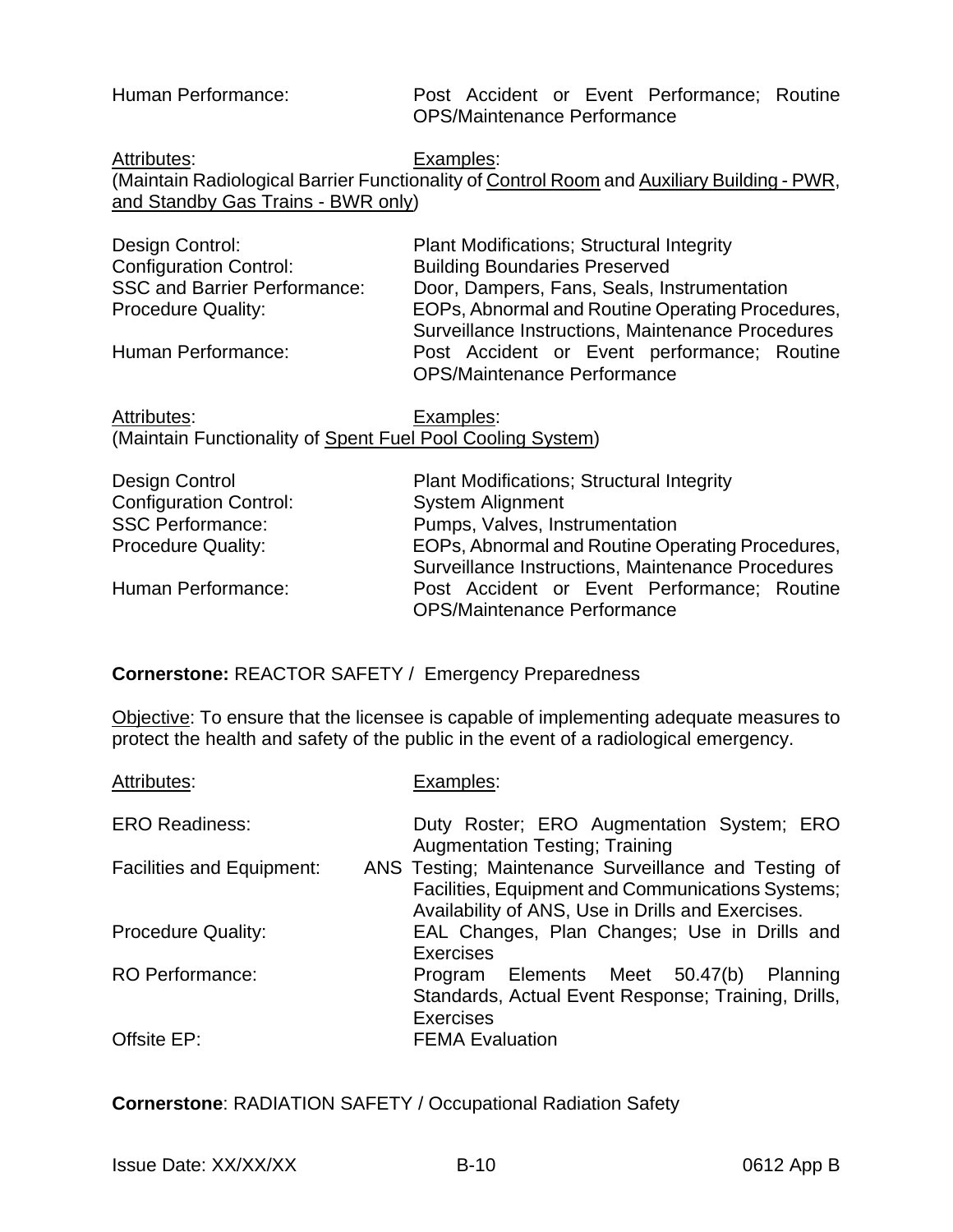Objective: To ensure the adequate protection of the worker health and safety from exposure to radiation from radioactive material during routine civilian nuclear reactor operation.

| Attributes:                                               | Examples:                                                                                                                                                                              |  |  |  |
|-----------------------------------------------------------|----------------------------------------------------------------------------------------------------------------------------------------------------------------------------------------|--|--|--|
| <b>Plant Facilities/Equipment</b><br>and Instrumentation: | Plant Equipment, ARM Cals & Availability,<br>Source Term Control; Procedures (Radiation and<br>Maintenance)                                                                            |  |  |  |
| Program & Process:                                        | Procedures (HPT, Rad Worker, ALARA);<br>Exposure/Contamination Control and Monitoring<br>(Monitoring and RP Controls); ALARA Planning<br>(Management Goals, Measures - Projected Dose) |  |  |  |
| Human Performance:                                        | Training (Contractor HPT Quals, Radiation Worker<br>Training, Proficiency)                                                                                                             |  |  |  |

**Cornerstone:** RADIATION SAFETY / Public Radiation Safety

Objective: To ensure adequate protection of public health and safety from exposure to radioactive materials released into the public domain as a result of routine civilian nuclear reactor operation.

| Attributes:                                               | Examples:                                                                                                                                                                                                                                                                                                      |
|-----------------------------------------------------------|----------------------------------------------------------------------------------------------------------------------------------------------------------------------------------------------------------------------------------------------------------------------------------------------------------------|
| <b>Plant Facilities/Equipment</b><br>and Instrumentation: | <b>Process Radiation Monitors (RMS)</b><br>(Modifications, Calibrations, Reliability, Availability),<br>Equipment,<br>Equipment, Meteorology<br><b>REMP</b><br>Transportation Packaging; Procedures                                                                                                            |
|                                                           | (Design/Modifications, Equipment Calculations,<br><b>Transportation Packages, Counting Labs)</b>                                                                                                                                                                                                               |
| Program & Process:                                        | Procedures; (Process RMS & REMP, Effluent<br>Measurement OC, Transportation Program, Material<br>Release, Meteorological Program, Dose Estimates);<br>Exposure and Radioactivity Material Monitoring and<br>Control (Projected Offsite Dose, Abnormal Release,<br>DOT Package Radiation Limits, Measured Dose) |
| Human Performance:                                        | Training (Technician Qualifications, Radiation &<br><b>Chemical Technician Performance.</b>                                                                                                                                                                                                                    |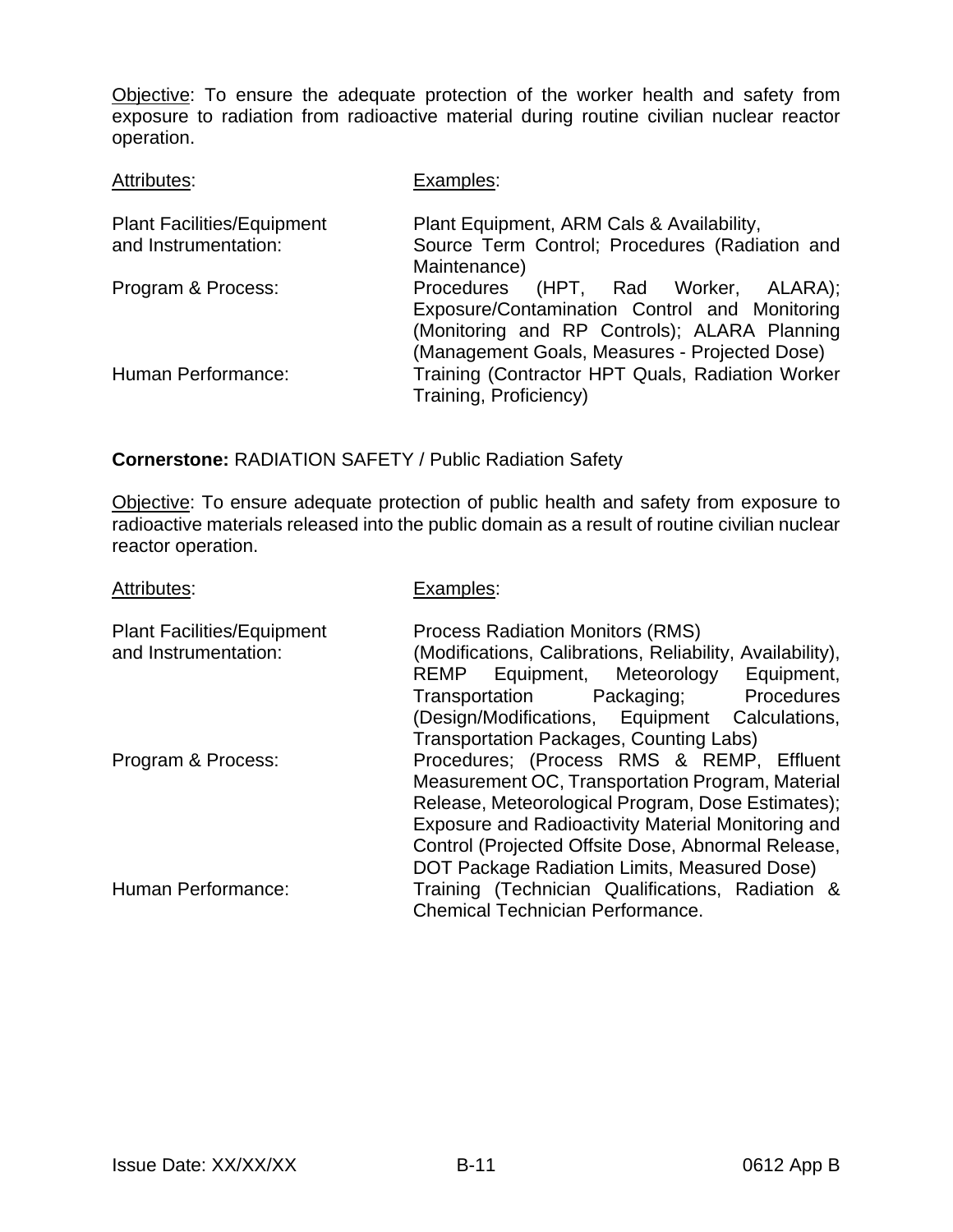# **Cornerstone**: SAFEGUARDS /Security

Objective: To provide assurance that the licensee's security system and material control and accountability program use a defense-in-depth approach and can protect against (1) the design basis threat of radiological sabotage from external and internal threats, and (2) the theft or loss of radiological materials

| Attributes:                            | Examples:                                                                                           |
|----------------------------------------|-----------------------------------------------------------------------------------------------------|
| <b>Physical Protection System:</b>     | Protected Areas (Barriers and Alarms, Assessment);<br>Vital Areas (Barriers and Alarms, Assessment) |
| <b>Access Authorization System:</b>    | Personnel Screening; Behavior Observations;<br><b>Fitness for Duty</b>                              |
| <b>Access Control System:</b>          | Search; Identification                                                                              |
| <b>Response to Contingency Events:</b> | Protective Strategy; Implementation of Protective<br><b>Strategy</b>                                |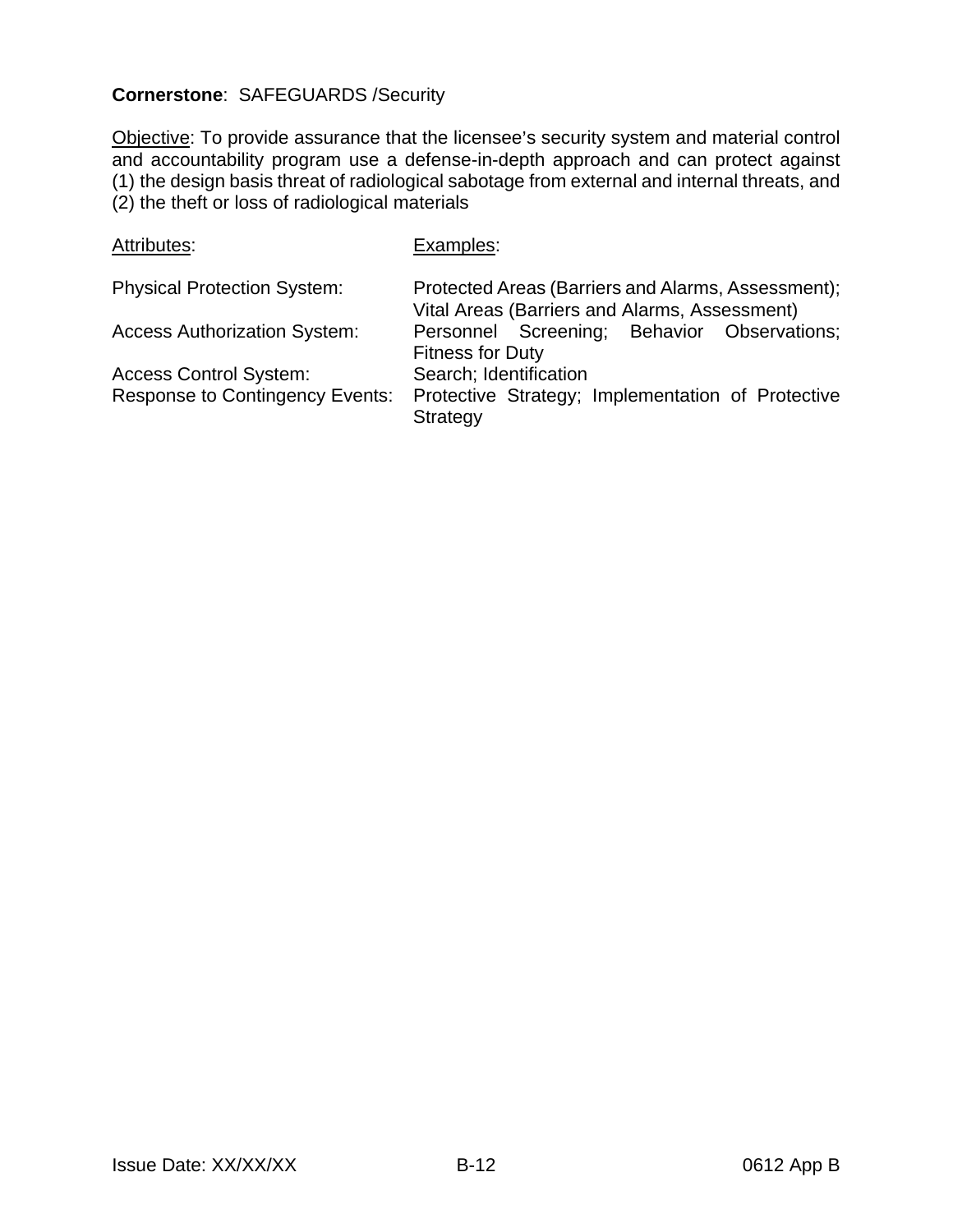# ATTACHMENT 1

# Revision History for APPENDIX B to IMC 0612 - Issue Screening

| Commitment<br><b>Tracking</b><br><b>Number</b> | <b>Issue Date</b>       | Description of Change                                                                                                                                                                                                                                                                                | Training<br>Needed | Training<br>Completion<br>Date | Comment<br><b>Resolution</b><br><b>Accession Number</b> |
|------------------------------------------------|-------------------------|------------------------------------------------------------------------------------------------------------------------------------------------------------------------------------------------------------------------------------------------------------------------------------------------------|--------------------|--------------------------------|---------------------------------------------------------|
| N/A                                            | 11/01/2006              | Revision history reviewed for the last four<br>years.                                                                                                                                                                                                                                                | <b>NO</b>          | N/A                            | N/A                                                     |
| N/A                                            | 04/29/2002<br>CN 02-021 | Appendix B was removed as an<br>attachment to IMC-0612 and was issued<br>as stand alone document.                                                                                                                                                                                                    | <b>NO</b>          | N/A                            | N/A                                                     |
| N/A                                            | 05/19/2005<br>CN 05-014 | Revised to add Question No. 5 to Minor<br>Questions in Section 3 and Question No.<br>6 to the SDP Questions in Section 4 to<br>reflect the new maintenance risk<br>assessment and risk management SDP,<br>IMC 0609, Appendix K, "Maintenance<br><b>Rule Risk Assessment and Risk</b><br>Management." | <b>NO</b>          | N/A                            | N/A                                                     |
| N/A                                            | 09/30/2005<br>CN 05-028 | Revised to clarify the definition of a<br>performance deficiency and a<br>functionality of the control room. Also,<br>the auxiliary building attribute was added<br>to the cornerstone and objective section.                                                                                        | <b>NO</b>          | N/A                            | N/A                                                     |